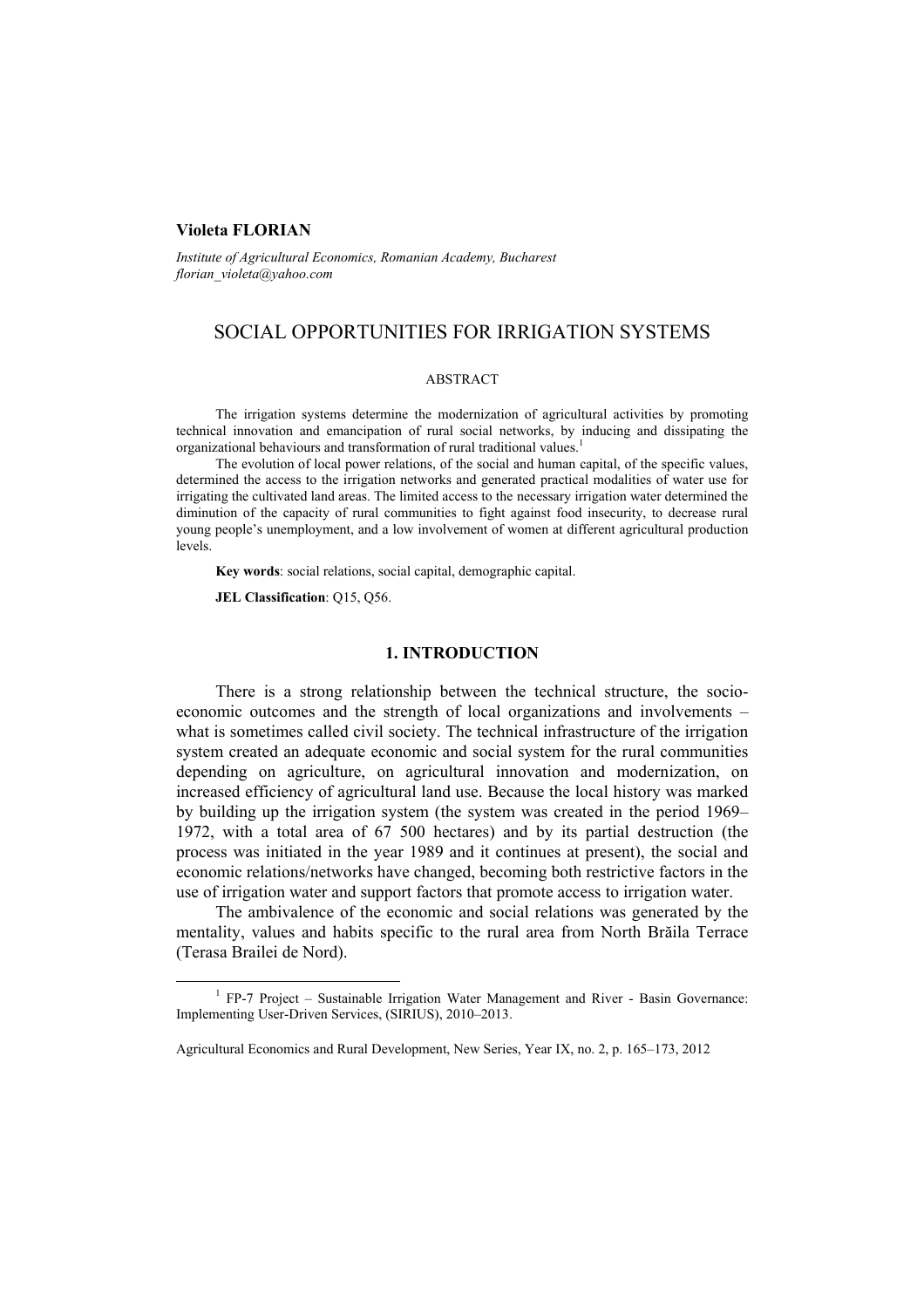The rural area of Brăila Terrace, consisting of the 4 investigated communities, includes 13 villages; the average number of villages per commune is 3.2; the population of this area totals 11169 inhabitants. The population density, specific to this region, has low values, ranging from 0.15 inhabitants/ha (commune Siliştea) to 1.2 inhabitants/ha (commune Cazasu.).

The investigated rural communities were the place where a relational system was developed that was able to get emancipated by the opening to the exterior, by the adaptation to a fluid macroeconomic framework. Although the relational pattern based on the rural household, on the significance of informal relations in the community life was maintained, the presence of integrating effects of the social networks and a well-defined organizational behaviour were noticed. The content of the social networks was modified in accordance with the demographic and social changes on the rural household; the rural household experienced a demographic contraction process and multiplication of social networks dominated by pragmatic values.

The main attribute of rural networks, *trust*, as a precondition of social existence, has specific mechanisms because it is an *internalization process* by which the external data are analyzed and become internal data, representing the adaptation basis of individuals; in this way, at individual level, a process of incertitude diminution is taking place. As *learning process,* it is a special type of relations that are learnt, being defined in accordance with the characteristics of situations/persons and not with their achievements. As a *symbolic projection process,* trust is a complex of symbols. In this large context of determinations, the personal trust is a set of structuring generalized expectations for the social relations. The mechanism of personal trust in the rural communities is influenced by the existence of situations that can be easily interpreted, subject to certain unwritten laws, and not to certain norms. The trust in the system, or the institutional-based trust refers to the expectations targeting the performance of a certain system and of the persons that are part of the system implicitly. The emergence of new rural institutions – institutionalized mechanisms of the irrigation system – determined the emergence of new forms of processual trust and at the same time induced trust emancipation due to the existence of depersonalized components. The social relations that are trust carriers also represented the source of the social capital specific to the investigated rural communities.

# **2. STATE OF KNOWLEDGE**

The present rural development patterns are based upon the interconditionalitv of processes, resources and factors that are characteristic for a defined space. The different social mechanisms existing inside the community of users, play a significant role in influencing the outcomes of the institutional schemes for the commons management.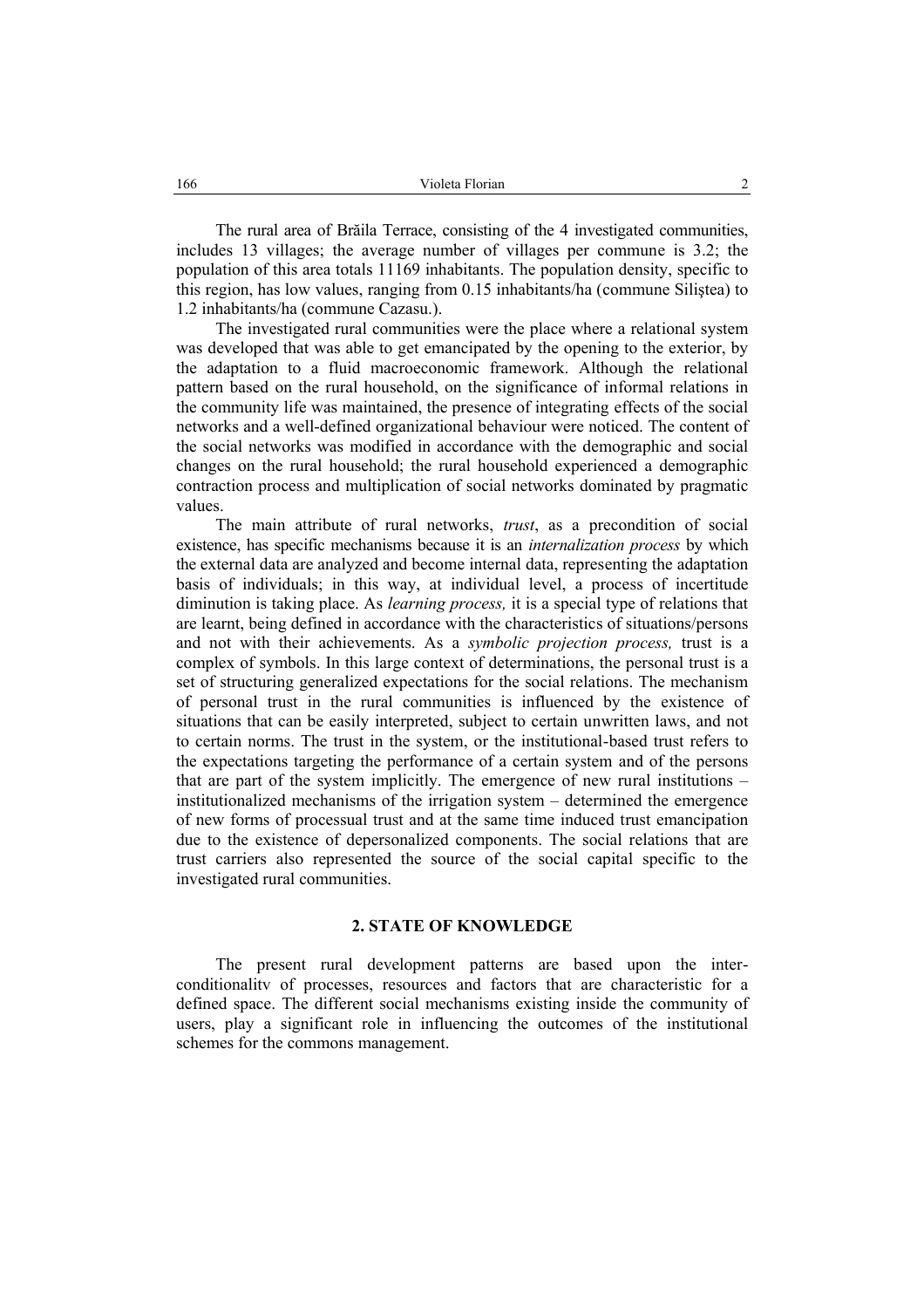The social relations as driving engine of economic, ecological and social sustainability represented the main subject of development patterns (Callois J., M., 2006). The sociological dimensions of the economic and social development were investigated by: Abdmouleh R., 2009, Beaurain C., 2009, Zacai E., and Villalba B., 2006, Bourdeau Ph., 2009.

Within this context, the main objectives of studies were the following:

– to analyze the socio-economic and environmental impacts of different future scenarios on irrigated agriculture (Ayala J.G., Gomez-Lomin, J.A., 2009, 2011; Heckelei T., Britz W, 2005; Rohm O., Dabbert S., 2003, Riesgo L., Gomez-Limon J.A., 2006);

– to analyze the adaptation of new technologies and more sustainable agricultural systems ensuring the future competitiveness of irrigated farms (Dos Santos, M. J. P. L., Sousa Fragoso R. M., Sousa Henriques P. D., Silva Carvalho M. E., 2011; Bartolini F., Bazzani G.M., Gallerani V., Raggi M., Viaggi D., 2007; Blanco M., F., 1996);

– to analyze irrigation systems as common-pool resources (Bravo G., Marelli B., 2008, Tang S. Y., 1992; Ostrom E., Ahn T., 2008; Lam W. F., 1998; Marshall G.R., 2005).

#### **3. MATERIAL AND METHODS**

The intensity of the social mechanisms was established by statistical and sociological methods. The methods on which the study was based were the interview and the direct observation.

## **4. RESULTS AND DISCUSSIONS**

The evolution of the demographic system specific to the investigated area – the rural communities Cazasu, Tudor Vladimirescu, Siliştea, Vădeni – is characteristic to a system that aimed at the modernization of the socio-economic structures; the specific demographic process was the diminution in number of the rural population, being determined by the demographic evolution of its rural localities and by the great political changes, accompanied by specific policies and strategies.

**The rural area from Terasa Brăilei consisting of 4 investigated communities** has 13 villages in total; the average number of villages per commune is 3.2; the population of this rural area totals 11169 inhabitants. The density specific to the region where this rural area is located has low values, ranging from 0.15 inhabitants/ha (commune Siliştea) to 1.2 inhabitants/ha (commune Cazasu.).

## *The demographic capital* is defined by:

– a balanced structure of genders, the female population representing 50.2%;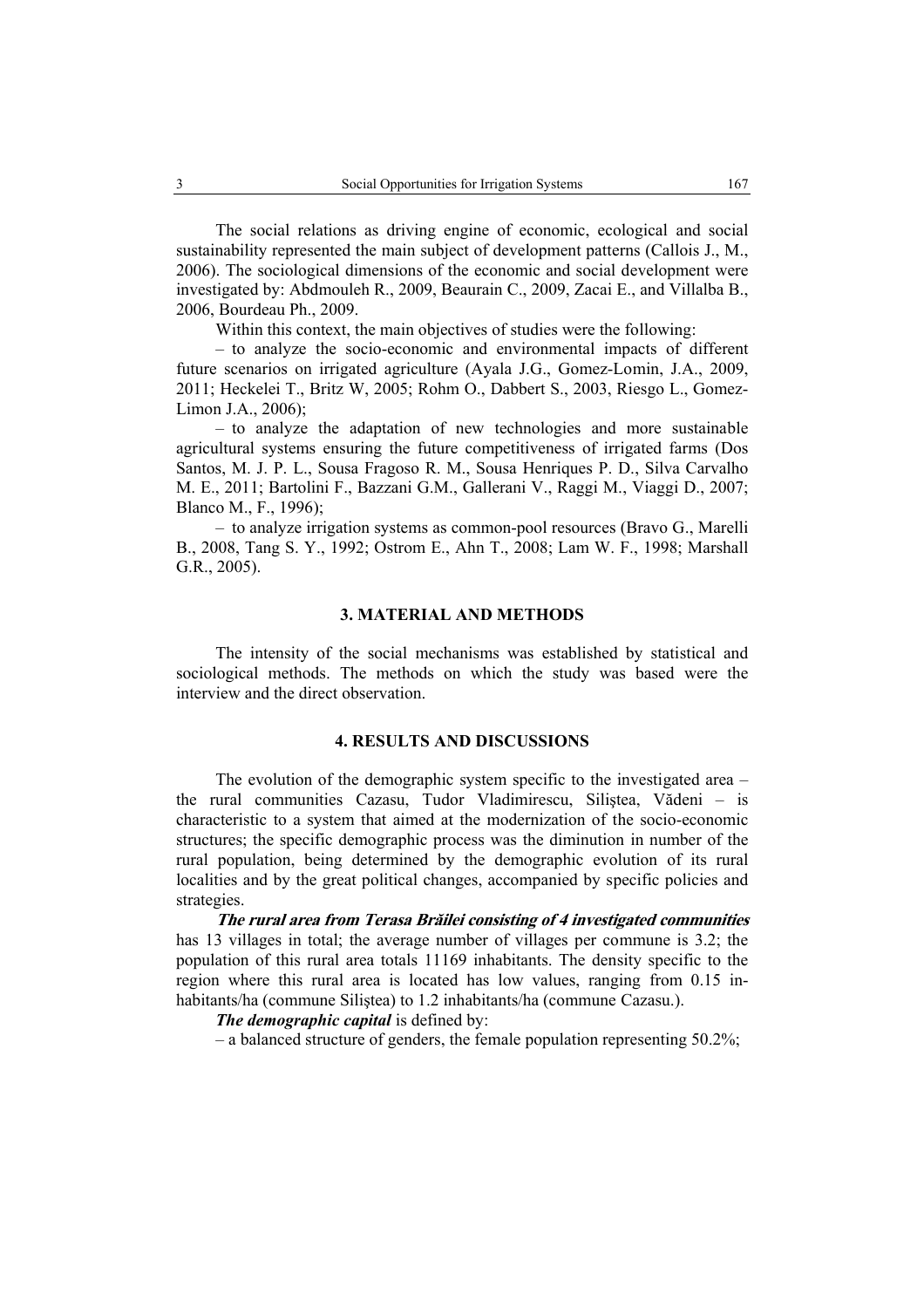

Figure 1. Romania, Braila county and investigated area.

|  | Table 1 |                                                     |  |
|--|---------|-----------------------------------------------------|--|
|  |         | Structure by genders of the investigated rural area |  |

|                         |                                   | $-$ % –               |
|-------------------------|-----------------------------------|-----------------------|
| Commune                 | Women's share in total population | <b>Feminity ratio</b> |
| Silistea                | 50.4                              | 101.4                 |
| Vădeni                  | 50.2                              | 101.6                 |
| Tudor Vladimirescu      | 51.7                              | 107.2                 |
| Cazasu                  | 49.4                              | 97.5                  |
| Investigated rural area | 50.2                              |                       |

*Source*: Own calculations based on the data from the "Locality fiche", Statistical Directorate of the county Brăila, 2011.

– critical demographic phenomena: the birth rate in the rural area is 8.5‰ and the death rate 13.9‰. The natural population increase was noticed only in the rural community Siliştea (+5.9‰); the remaining communities had negative values, ranging from  $-19.5\%$  in the commune Tudor Vladimirescu to  $-1.2\%$  in the commune Cazasu.

#### *Table 2*  Main demographic phenomena

- ‰ -

|                         |                   |            | $\overline{\phantom{a}}$           |
|-------------------------|-------------------|------------|------------------------------------|
| Commune                 | <b>Birth rate</b> | Death rate | <b>Natural population increase</b> |
| Silistea                | 12.3              |            |                                    |
| Vădeni                  | 9.3               | 13.8       |                                    |
| Tudor Vladimirescu      |                   | 24.5       | $-19.5$                            |
| Cazasu                  | 7.8               | 9.0        | $-12$                              |
| Investigated rural area |                   |            | $-5.3$                             |

*Source:* Own calculations based on the data from the "Locality fiche", Statistical Directorate of the county Brăila, 2010.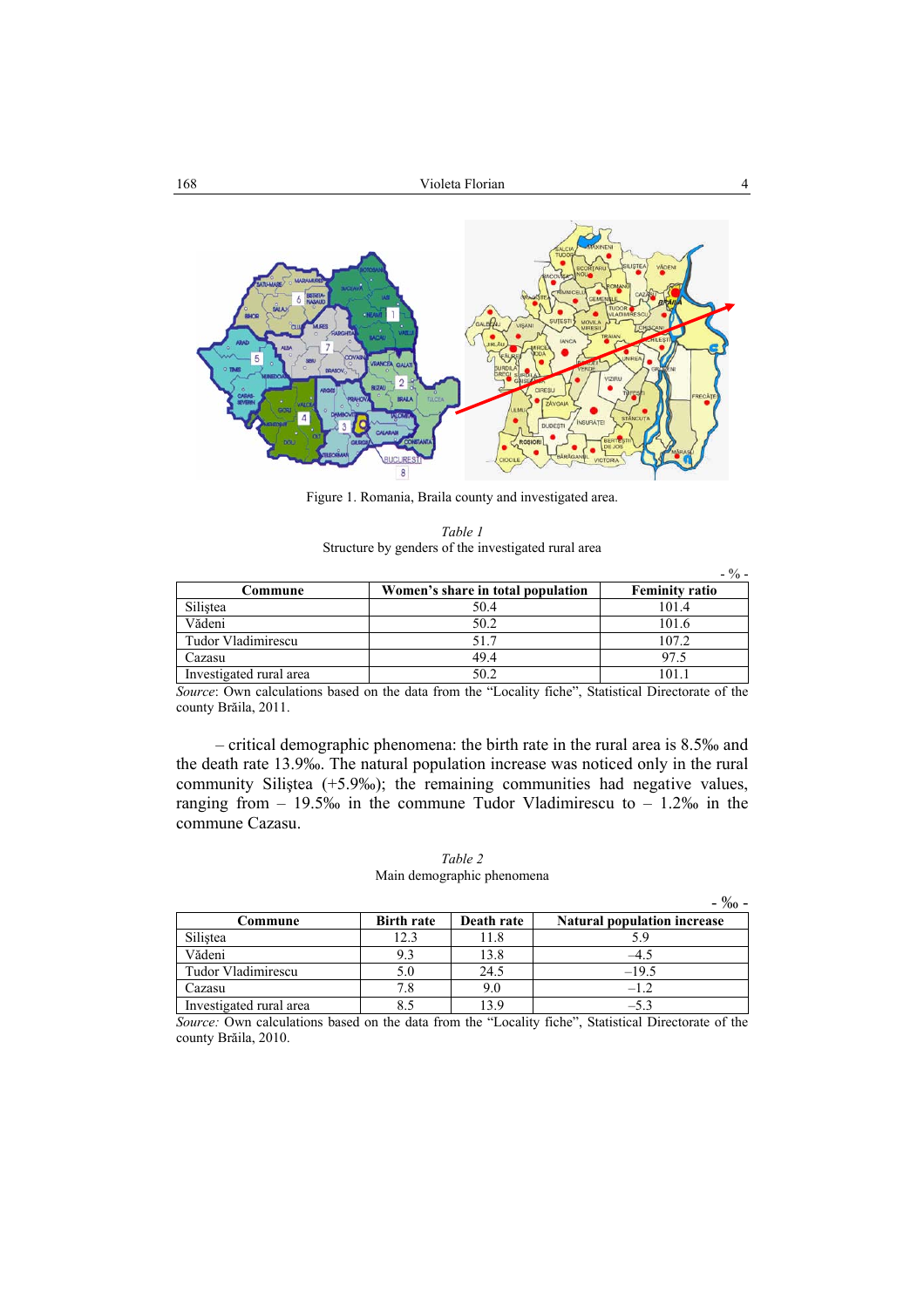The particularity of the occupational pattern consists in the occupational disequilibrium generated by the prevalence of employment in the agricultural sector. The excessive job supply contraction supports this pattern, which became specific for the rural area from Brăila county.

| Table 3                        |
|--------------------------------|
| Occupational structure indices |

| Commune                 | Share of employed<br>population in total rural<br>population | Share of population employed in<br>agriculture in total employed<br>population |
|-------------------------|--------------------------------------------------------------|--------------------------------------------------------------------------------|
| Silistea                | 33.0                                                         | 76.0                                                                           |
| Vădeni                  | 38.0                                                         | 62.0                                                                           |
| Tudor Vladimirescu      | 35.0                                                         | 63.0                                                                           |
| Cazasu                  | 38.0                                                         | 62.0                                                                           |
| Investigated rural area | 357                                                          | 58.0                                                                           |

*Source*: Own calculations based on the data from the "Locality fiche", Statistical Directorate of the county Brăila, 2010.

The excessive high share of the population employed in agriculture reveals the excessive economic and social dependence on agriculture, also indicating the high risk to which the respective rural communities are subject to. A mono-ocupational structure results in high vulnerability to any natural, social and economic risk.

The unemployment phenomenon affects the employed population of the investigated area, the most vulnerable group being the male population.

| Table 4              |  |
|----------------------|--|
| Unemployment indices |  |

| Commune                 | Share of unemployed people | Share of unemployed men in |  |
|-------------------------|----------------------------|----------------------------|--|
|                         | in employed population     | total unemployed people    |  |
| Silistea                |                            | 85.2                       |  |
| Vădeni                  |                            | 68.1                       |  |
| Tudor Vladimirescu      | 5.2                        | 83.8                       |  |
| Cazasu                  |                            | 74.6                       |  |
| Investigated rural area |                            | 76.5                       |  |

*Source*:The commune fiches applied in the period June 2011 – March 2012.

While at the level of the statistical analysis one can identify problems that emerged as a result of the lack of jobs, of the non-diversified and non-multiple supply, at the social analysis level much more complex problems were established. In the formal leaders' opinion, the vulnerability is based on the lack of funds, poverty, incorrect implementation of agricultural policies.

 $- 0/2 -$ 

 $^{\circ}$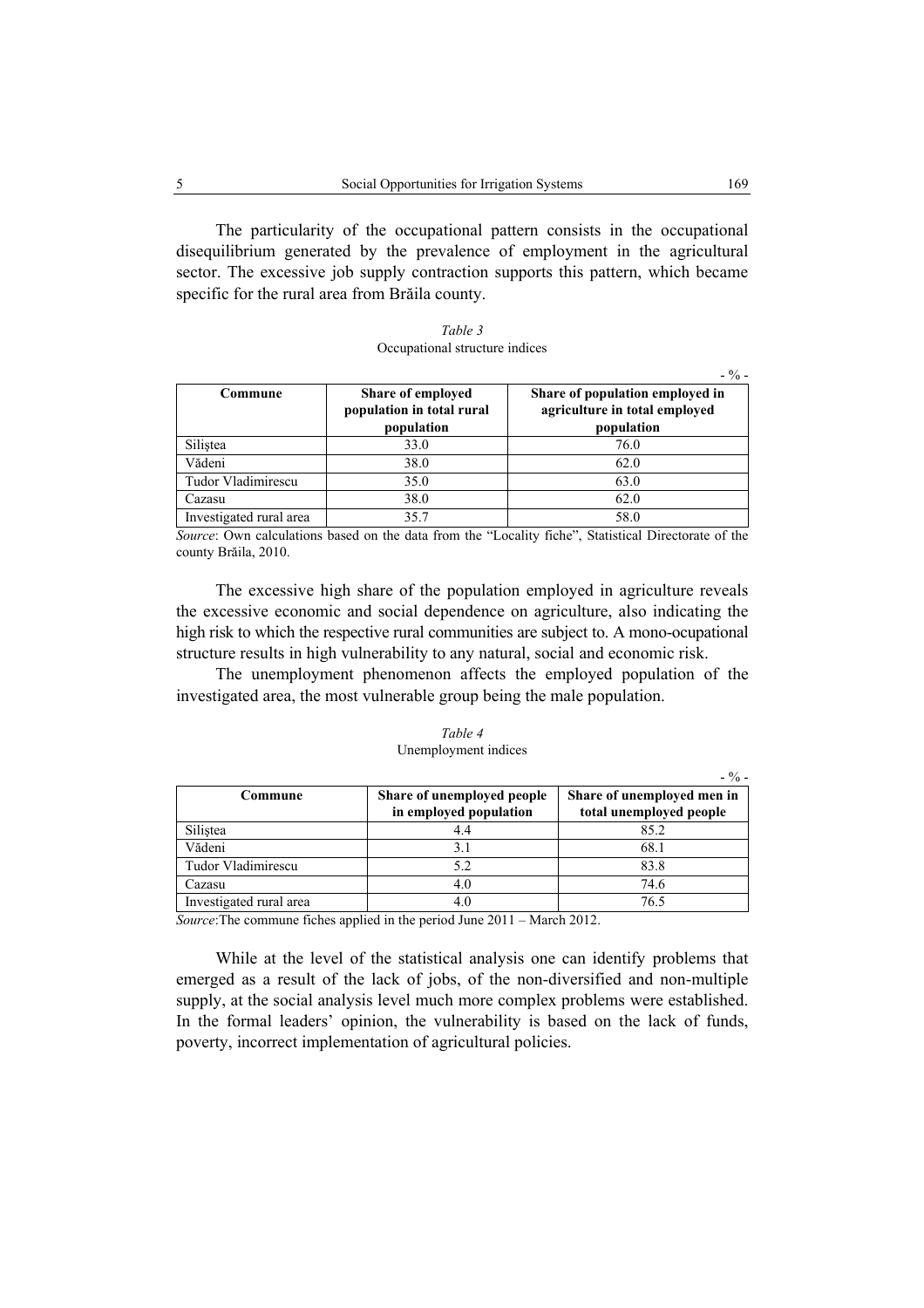| Commune            | <b>Community problems</b>                                            |  |  |
|--------------------|----------------------------------------------------------------------|--|--|
| Silistea           | Temporal gaps of subsidies - lack of concordance between the periods |  |  |
|                    | when these are necessary and the time when these are allocated       |  |  |
| Vădeni             | Lack of funds for commune modernization                              |  |  |
| Tudor Vladimirescu | Lack of jobs                                                         |  |  |
| Cazasu             | Rural poverty                                                        |  |  |

*Table 5*  Problems of the investigated rural communities

*Source*: The commune fiches applied in the period June 2011, March 2012.

The identification of problems is tributary to the socio-economic history of the area; the collective mentality, generated several decades ago, according to which the problems are generated only by factors exterior to the community and must be solved by exogenous factors are materialized into problems identified by the leaders.

The defining *social capital* for the investigated rural communities is characterized by:

**– social relations** with positive effects (information dissemination, knowledge and information exchange, internalization of the interests of the group the rural actors are part of) and negative effects (their sticking to the traditionality matrix results in the emergence of an "anti-novatory" behaviour and the low internalization of values in relation to natural environment preservation).

The first category of social relations is based on water users' organization into formalized entities (there are 6 irrigation water users' organizations) and on the establishment of producers' associations ("Association of sheep and cattle raisers" from the locality Siliştea).

| Commune                                        | The water users' organization is beneficial because: |
|------------------------------------------------|------------------------------------------------------|
| Silistea                                       | -it respects the members' rights                     |
|                                                | -it settles down the intra-organizational conflicts  |
|                                                | -it settles down the inter-organizational conflicts  |
| Vădeni*                                        |                                                      |
| Tudor Vladimirescu                             | -it respects the members' rights                     |
| Cazasu                                         | $-it$ respects the members' rights                   |
|                                                | -it provides help to members                         |
|                                                | -it settles down the intra-organizational conflicts  |
|                                                | -it meets the members' needs/desires                 |
| $\mathbf{a}$ and $\mathbf{b}$ and $\mathbf{b}$ |                                                      |

|  | Table 6                                                                                |  |
|--|----------------------------------------------------------------------------------------|--|
|  | The water users' organizations as perceived by the formal leaders of rural communities |  |

\*missing data

*Source:*The commune fiches applied in the period June 2011, March 2012.

The irrigation water users' organizations are a relational "core" benefiting the entire rural community.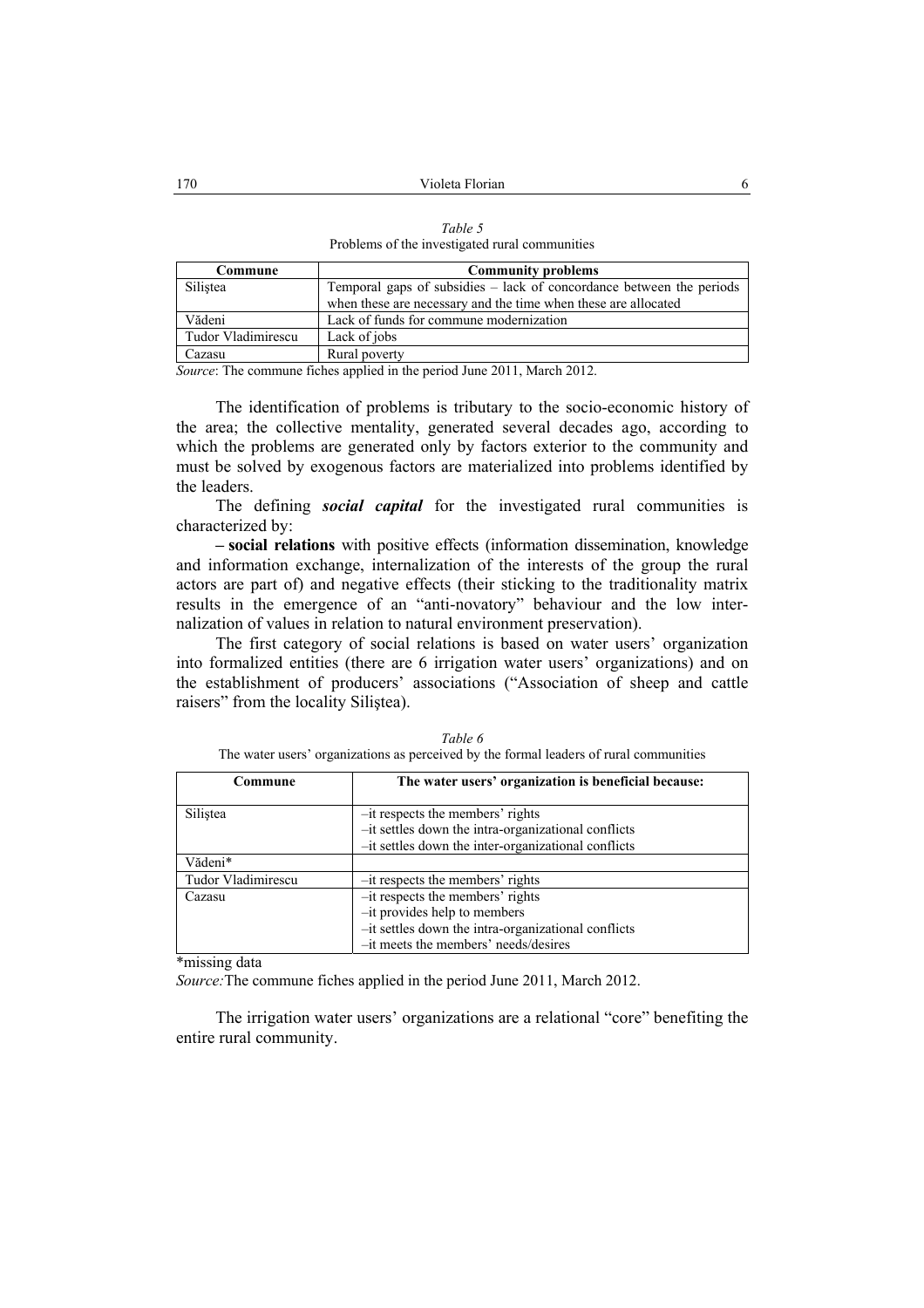The organizational cohesion is a characteristic because: *"We get on well together, we are like a family, we have no problems"* (IWUO president Petroiu); "*There are no problems, it is the farmer with 440 hectares who pays, then he gets his money back"* (IWUO member APT Comăneasca, commune Tudor Vladimirescu).

The organizational solidarity was based on the respect of members' rights and on helping the members; the legal norms ensured the emergence and developemnt of this type of association and succeeded in implementing a modern economic behaviour: "*The rights are ensured by law"* (IWUO president Siliştea)... *"Farmers get help, water is paid for the small farmers who became members because they grow vegetables"* (IWUO member APT Comăneasca, commune Tudor Vladimirescu).

There is a functional system in place with the institutions, exterior organizations: *"We have very good relations with the Agricultural Directorate, they keep us informed about the modification, each month, help us to draw the documentation and now we also appealed to them"* (IWUO President Siliştea). *"The relations existed, because there were years when they provided subsidies and had to report to the National Association for Land Irrigation"* (IWUO member APT Comăneasca, commune Tudor Vladimirescu).

The social relations with negative effects are determined by:

**– poverty**: *"... people are aware of being dependent on water but they are too poor to irrigate, although these are the small private farmers who do not have any other source of money"* (IWUO member APT Comăneasca, commune Tudor Vladimirescu).

As the dependence on water is characteristic to the investigated area, rising the people's awareness of drought-driven poverty is defining for the local mentality: *"... we remember this... we had nothing to eat, we were with our poor mom, we had nothing to eat and we used to work from early morning till night …"* (R.S., 91 years, commune Siliştea); *"….the great drought in the year 1946,1947, in these two years, the drought affected a whole world, our people... we had to go and buy grains from Oltenia..."* (C.T., 89 years, commune Cazasu).

Drought was perceived as a "divine punishment" implying religious solutions: *"A female saint was brought from a monastery, the closest in the vivinity, priests came, they read from their books, and the clouds gathered in the sky after one day sometimes."* 

(C.T., 89 years, commune Cazasu); *"The priest used to go in the field with barrels with water, with those large icons, he went to the fields and read, emptied the barrels and then clouds came and the rain started... now he takes out only the icons from the church and we go in the fields with them, Holy Mary and Jesus Christ, ..."* (R.S., 91 years, commune Siliştea); *"In 1946, '47, the year of the great drought, the priest from the village went with the people in the field and read God's Book with the icon, I think that it was Holy Virgin Mary Icon ..."* ( C., N., 75 years, commune Siliştea).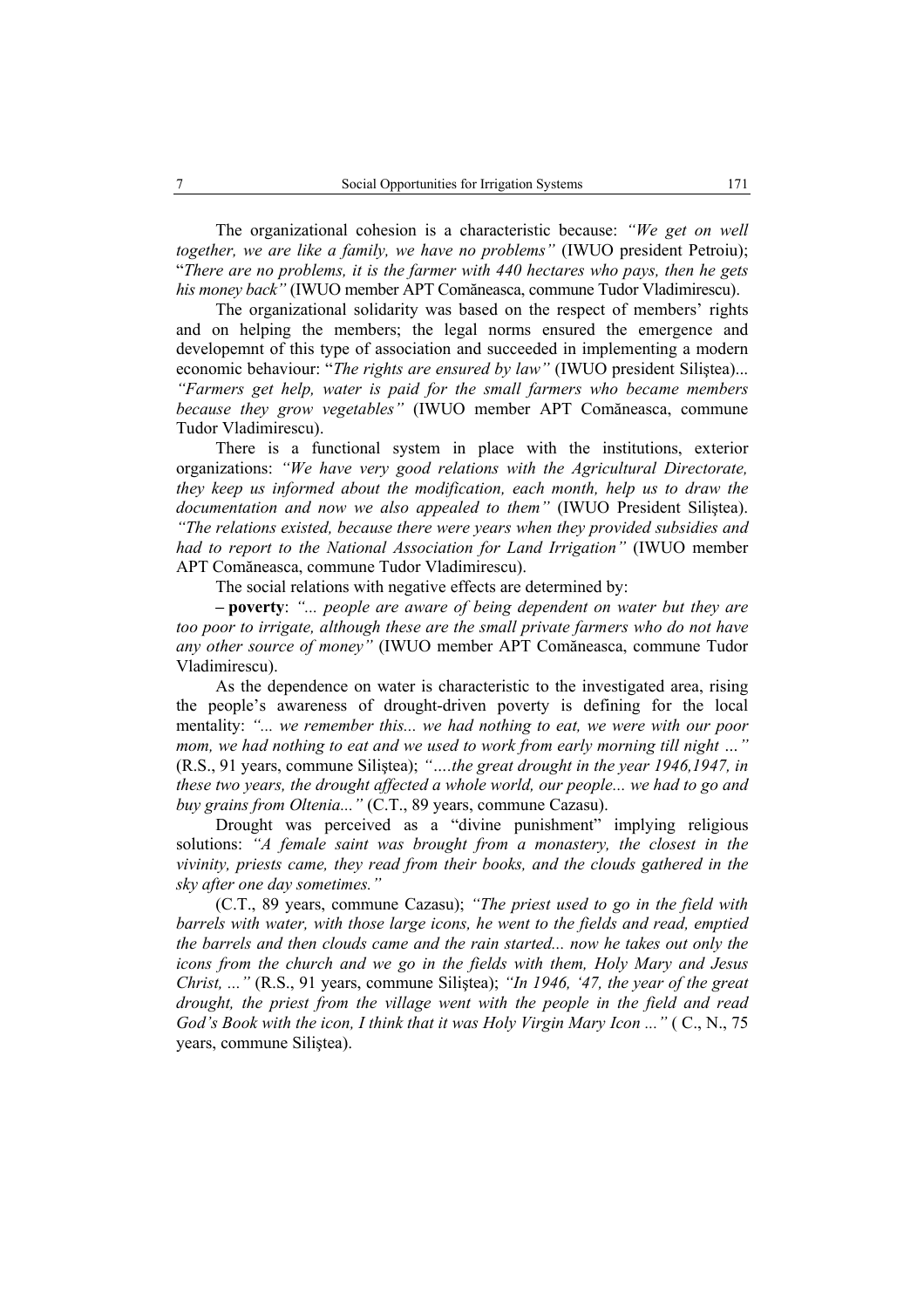**The mentality,** specific to the investigated area, is defined by:

– a passive behaviour, still within paternality limits: *"People do not irrigate the land, they are waiting for money from the state"* ( C.T., 89 years, commune Cazasu); *"When drought comes, we are in God's hands!"* (R.S., 91 years, commune Silistea);

– the social modernization process: *"Things are not as they used to be, those who had calluses on their hands disappeared, now the young people are half town people half peasants, the town is close by, in the villages far away from town it is the need that gets people better organized"* ( C. N., 75 years, commune Siliştea); *"The young people are smarter, they want a lot of money and less work"* (R.S., 91 years, commune Siliştea);

– the learning pattern of irrigations techniques (empirical or scientific) is dominated by traditionality because: *"The important thing was what mother or father taught you, to take care not to cut the maize...they would not teach me when to irrigate, you prayed to God to rain, I saw how to irrigate from neighbours"* (R.S., 91 years, commune Siliştea). The minimum technical skills to fight against drought were disseminated and consolidated by the existing organization forms from the period previous to the 1990s: *"I learnt how to irrigate the maize crop in the time of the cooperative farms, otherwise we had to look up in the sky and wait for the rain"* (R.S., 91 years, commune Silistea);

**– rural cohesion** generated by a specific participatory pattern. The involvement in the community life is ambivalent; a non-involvement in the public works exists: "*Lazy people, if the townhall has something left, why can't we get it as a gift"* (employee, Cazasu town hall), *"No, the great majority are old people"* (vicemayor, commune Tudor Vladimirescu). There is also a manifest participatory pattern: *"They are eager to do things, 50 people came up to shovel off the snow"* (town hall secretary Siliştea). The producers' professional organizations are early nuclei of the institutionalized capitalism, being created in the rural communities where entrepreneurs exist and in which life quality is high. The farmers' organizations are characterized by the rupture of formal structures and an effective operation.

**– "the confidence radius",** assessing the contribution of social relations to sustainability, enabling the opening of the rural community to the exterior. In general, the association forms have formalized relations, for instance, the irrigation water users' organizations had an essential contribution in the opening of rural communities to the extra-rural institutions.

## **5. CONCLUSIONS**

The demographic capital is a restricting factor in the irrigation system functionality; the decrease in number of the population and population's ageing result in an increase of rural passivity and a very low involvement in the innovation process and modernization of agricultural activities.